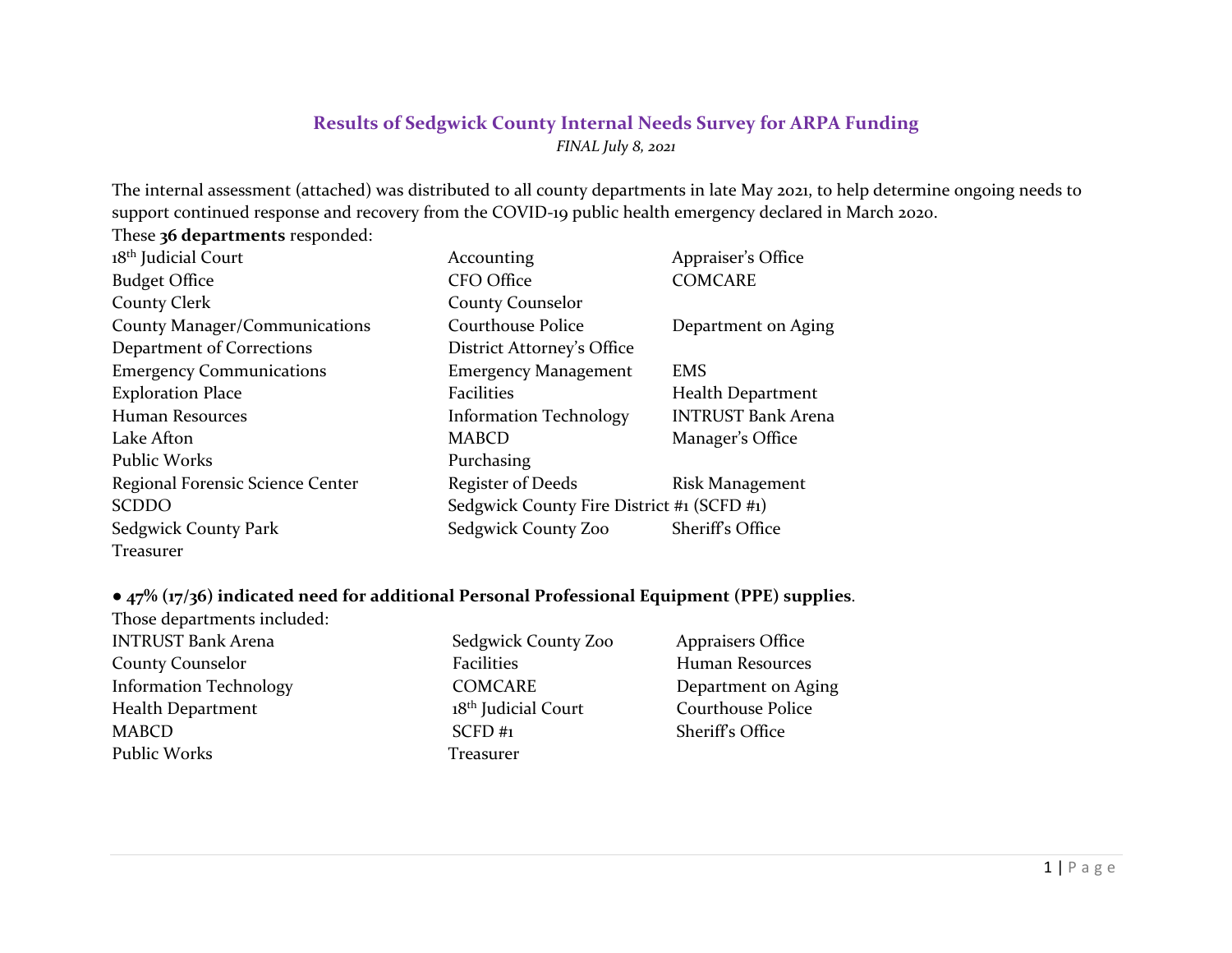## ● **44% (16/36) indicated need for additional cleaning services.** Those departments included:

INTRUST Bank Arena Sedgwick County Zoo Appraiser's Office County Clerk County Counselor Accounting Human Resources **Information Technology** Register of Deeds Department on Aging 18<sup>th</sup> Judicial Court EMS MABCD SCFD #1 Sheriff's Office Public Works

### **● 28% (10/36) also indicated need to have additional cleaning supplies on-hand in 2021.** Those departments included:

| <b>Exploration Place</b> | <b>INTRUST Bank Arena</b> | Lake Afton                  |
|--------------------------|---------------------------|-----------------------------|
| Sedgwick County Park     | <b>County Clerk</b>       | <b>Facilities</b>           |
| <b>Accounting</b>        | Department on Aging       | <b>Emergency Management</b> |
| MABCD                    |                           |                             |

#### ● **58% (21/36) requested continued support for remote work technology**. This included:

| <b>Exploration Place</b>         | Facilities                               | Accounting                |
|----------------------------------|------------------------------------------|---------------------------|
| <b>Budget Office</b>             | CFO Office                               | Purchasing                |
| Risk Management                  | <b>Information Technology</b>            | Manager's Office          |
| <b>COMCARE</b>                   | Department on Aging                      | <b>Health Department</b>  |
| <b>SCDDO</b>                     | 18 <sup>th</sup> Judicial District Court | Department of Corrections |
| <b>Emergency Management</b>      | <b>EMS</b>                               | <b>MABCD</b>              |
| Regional Forensic Science Center | Sheriff's Office                         | Appraiser's Office        |

#### ● **19% (7/36) requested support for temporary positions to support COVID-19 related work**. These included:

| Accounting      | CFO Office      | Purchasing        |
|-----------------|-----------------|-------------------|
| Risk Management | Human Resources | Health Department |
| <b>EMS</b>      |                 |                   |

● **8% (3/36) stated need for enhanced overtime for existing positions to support COVID-19 related work** in the Accounting Department, Health Department & EMS.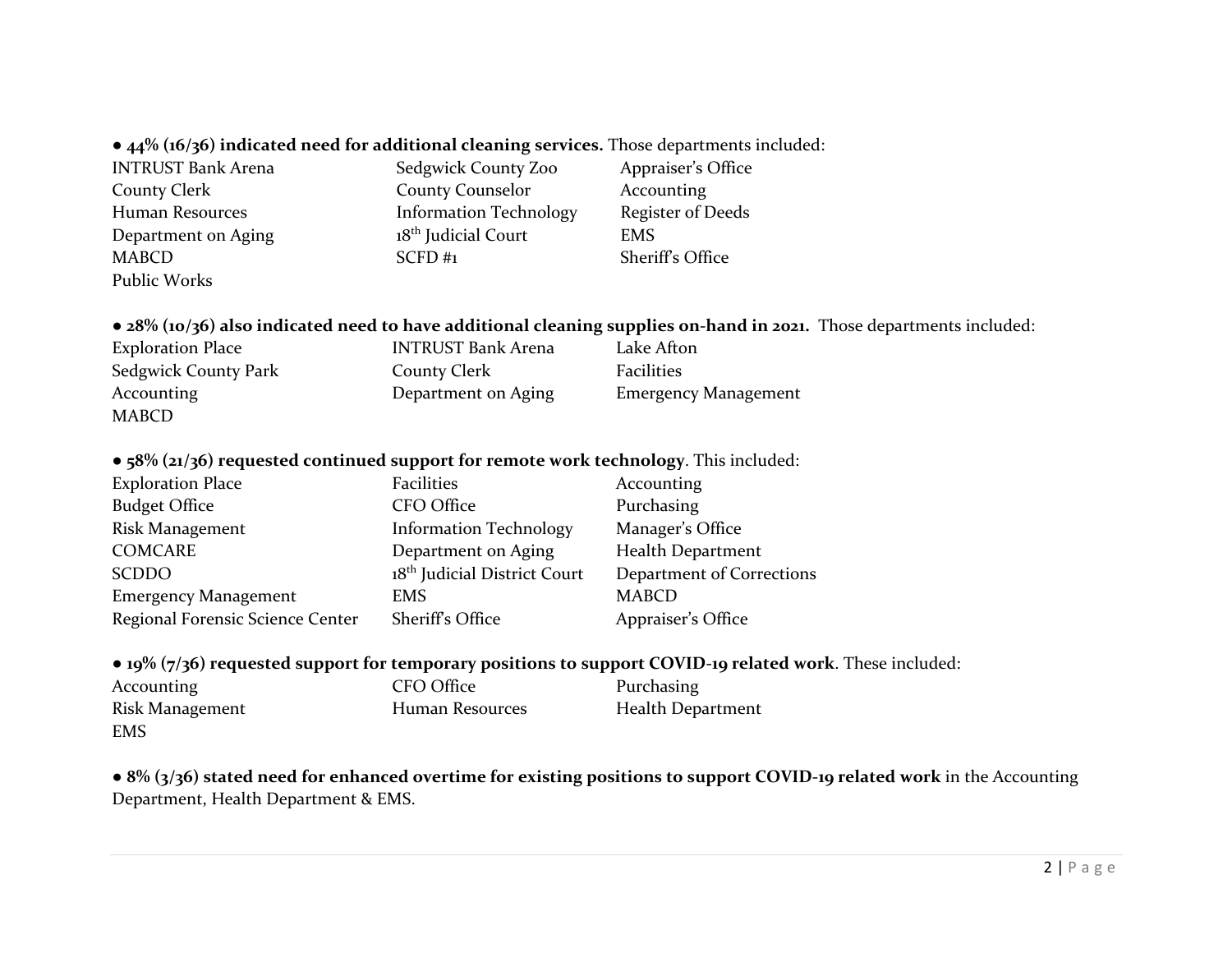● **14% (5/36) believe they will need extra facility space in order to continue to provide to social distancing to reduce exposure to COVID-19 and other variant virus.** Those departments are Health Department, the 18th Judicial District Court, Emergency Communications & EMS.

● **16% (6/36) requested renovations/changes to physical work space due to continued, long-term plan for employees to telework** for Exploration Place, Accounting, Budget Office, CFO Office, Manager's Office and SCDDO.

**● 16% (6/36) requested ongoing or expanded COVID-19 testing for staff and/clients**. This included INTRUST Bank Arena, COMCARE, Health Department, EMS, SCFD #1, and the Sheriff's Office,

● **8% (3/36)indicated they have experienced additional and/or different demand for services from the public due to COVID-19 or its impact.** Including Exploration Place, Sheriff's Office, & Department of Corrections.

● **8% (3/36) need additional communication materials to educate the public and others during the COVID-19 recovery.** This includes departments of the County Manager/Communications, COMCARE, & the Sheriff's Office.

● **5% (2/36)are requesting funds for anticipated medical expenses for clients/customers** at COMCARE & the Department of Corrections.

● **14% (5/36) of Departments reported they will incur additional operation costs in 2021 to continue COVID-19 response & recovery.** Those estimated costs include:

| Exploration Place - \$48,125  | COMCARE - unknown  | 18 <sup>th</sup> Judicial Court - \$42,500 |
|-------------------------------|--------------------|--------------------------------------------|
| District Attorney - \$270,000 | $EMS - $26,000$    |                                            |
|                               | Total - $$386,625$ |                                            |

● **14% (5/36)of Departments experienced revenue loss in 2020.** INTRUST Bank Arena - \$3,747,256/ 58% of expected 2020 revenue COMCARE - \$5,346,231.88 Health Department –\$317,640 (Immunizations - \$186,449, Travel Immunizations - \$61,613, Family Planning - \$36,207, Healthy Babies - \$14,339, STD Clinic - \$19,032) Department of Corrections - \$505,000 Sedgwick Co. Zoo– \$1,000,000.00 **Total - \$10,916,127.88**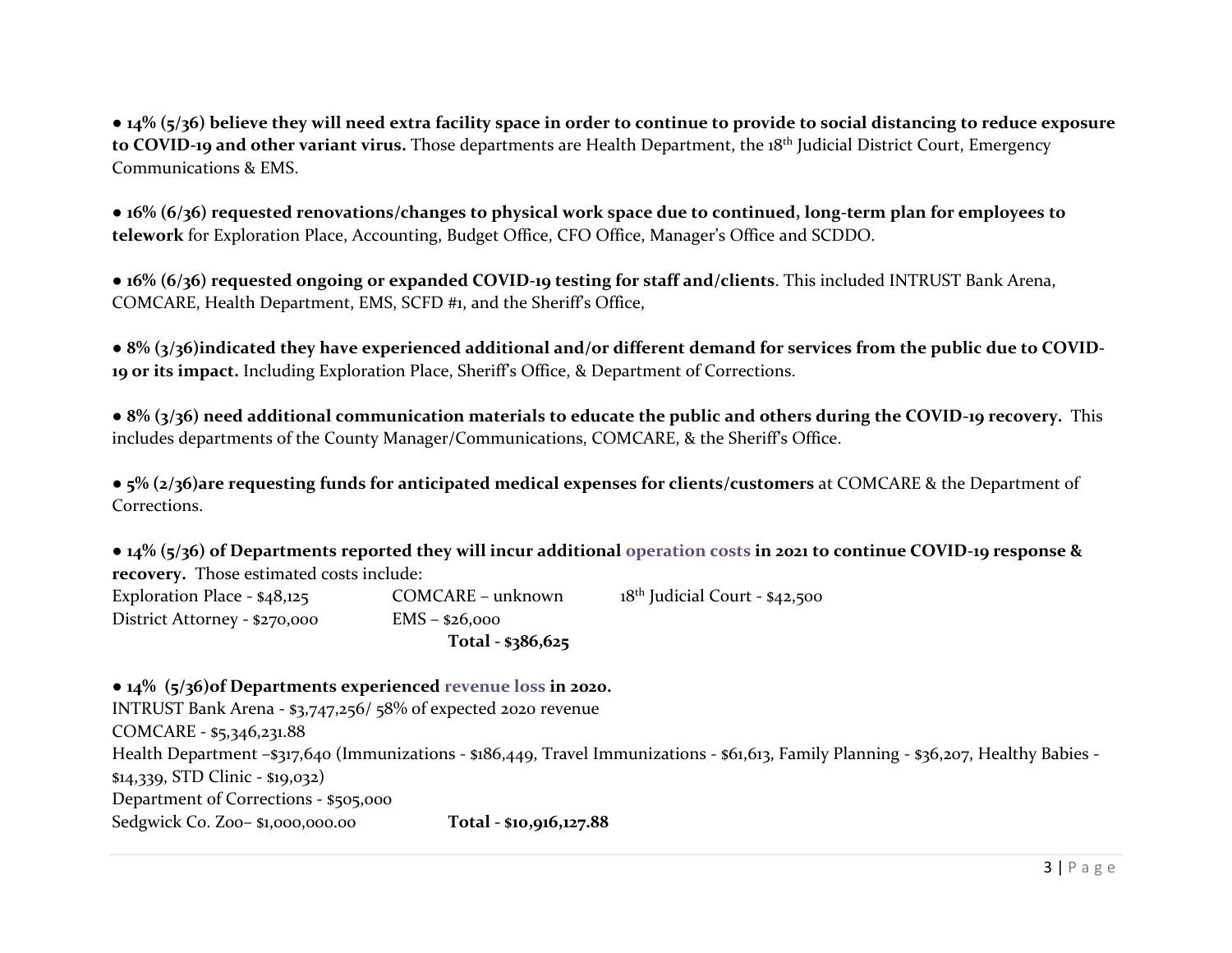● **25% (9/36) of Departments are reporting broadband issues within the county facility and/or among county employees working from their residence (teleworking).** Those departments included:

| <b>County Counselor</b>       | Purchasing                               | Risk Management     |
|-------------------------------|------------------------------------------|---------------------|
| <b>Information Technology</b> | COMCARE                                  | Department on Aging |
| Health Department             | 18 <sup>th</sup> Judicial District Court | Public Works        |

## ● **11% (4/36) of Departments reported needs to improve to water or sewer infrastructure**.

This includes Exploration Place (est. cost \$15,000), Lake Afton (est. cost \$21,574.64), Facilities (est. cost \$1,146,000), and Public Works.

# **● Go to Next Page to view Department/Need Request Table ●**